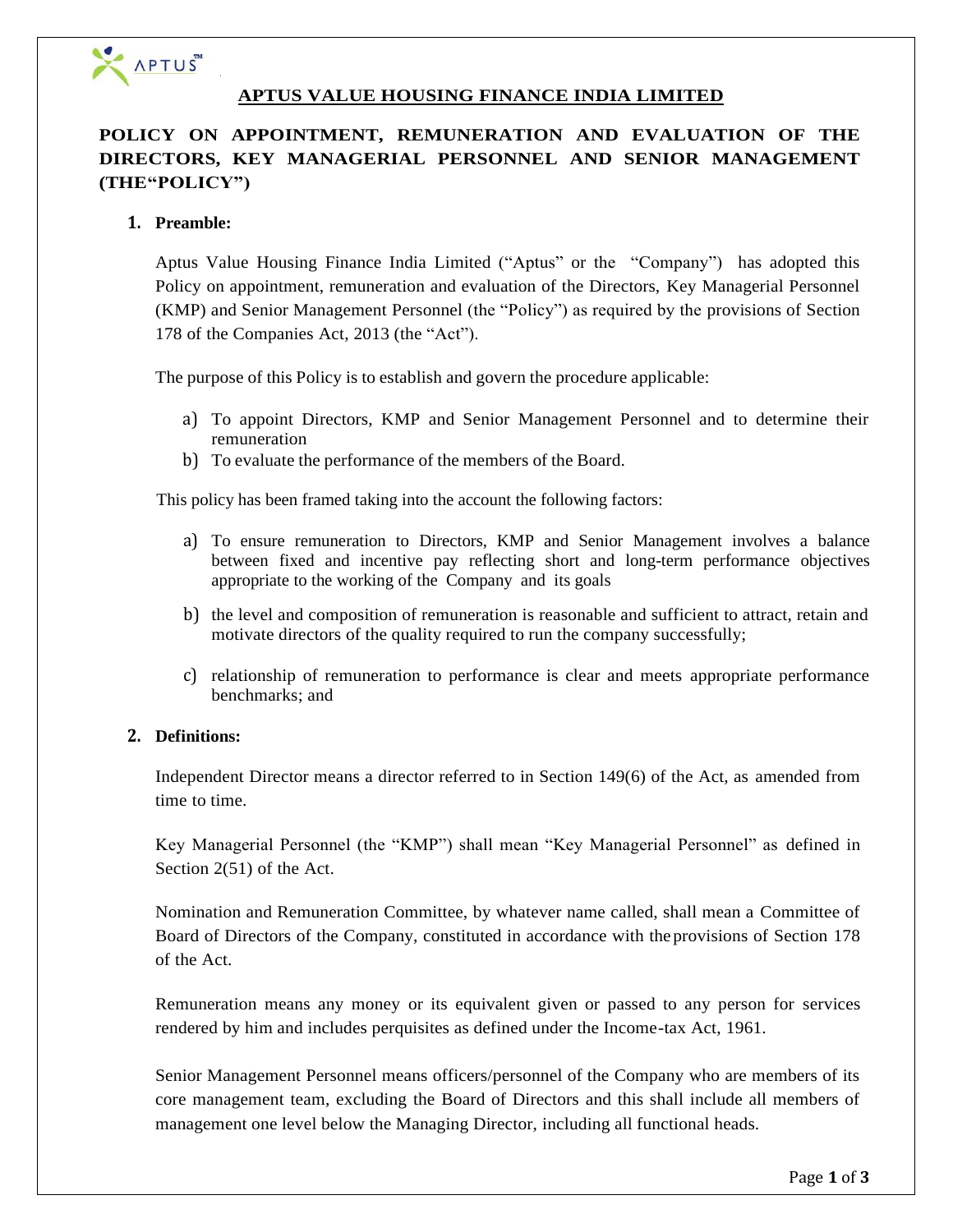

Words and expressions used and not defined in this Policy but defined in the Act or any rules framed under the Act or the Accounting Standards shall have the meanings assigned to them in these regulations.

## **3. Composition of the Nomination & Remuneration Committee**:

The composition of the Committee and its terms of reference are required to be in compliance with the Act, Rules made thereunder, as amended from time to time.

## **4. Appointment and removal of Director, KMP and Senior Management:**

**4.1.** Appointment criteria and qualification: The Committee shall identify a person for appointment as a Director or KMP based on integrity, qualification, expertise and experience of the person and recommend to the Board for its approval.

For the appointment of KMP (other than Managing Director) and Senior Management Personnel, a person should possess adequate qualification, expertise and experience for the position he / she is considered for the appointment.

Further, for administrative convenience, the Managing Director is authorized to identify and appoint suitable persons as Senior Management Personnel. The Managing Director may also consult the Committee / Board for further directions /guidance.

**4.2.** Term: The term of the Directors including Managing Director shall be governed as per the provisions of the Act and Rules made thereunder, as amended from time to time. The term of the KMP (other thanthe Managing Director) and Senior Management Personnel shall be governed by the prevailing HR policies of the Company.

#### **5. Remuneration for Managing Director:**

The remuneration for the Chairman and Managing Director ("CMD") is as per the terms approved by the Board and shareholders based on the recommendations of the NRC.

In addition to the salary, allowances, benefits, perquisites, the Company may pay such remuneration by way of bonus / performance linked incentive and/ or commission with reference to the net profits of the Company in a particular financial year, as may be determined by the Board based on recommendation of the NRC, subject to the overall ceilings stipulated in Section 197 of the Companies Act, 2013.

#### **6. Remuneration for Independent Directors and Non-Independent Non-Executive Directors**

Independent Directors ("**ID**") and Non-Independent Non-Executive Directors ("**NED**") may be paid sitting fees (for attending the meetings of the Board and of committees of which they may be members) and annual commission within regulatory limits. Quantum of sitting fees may be subject to review as and when required.